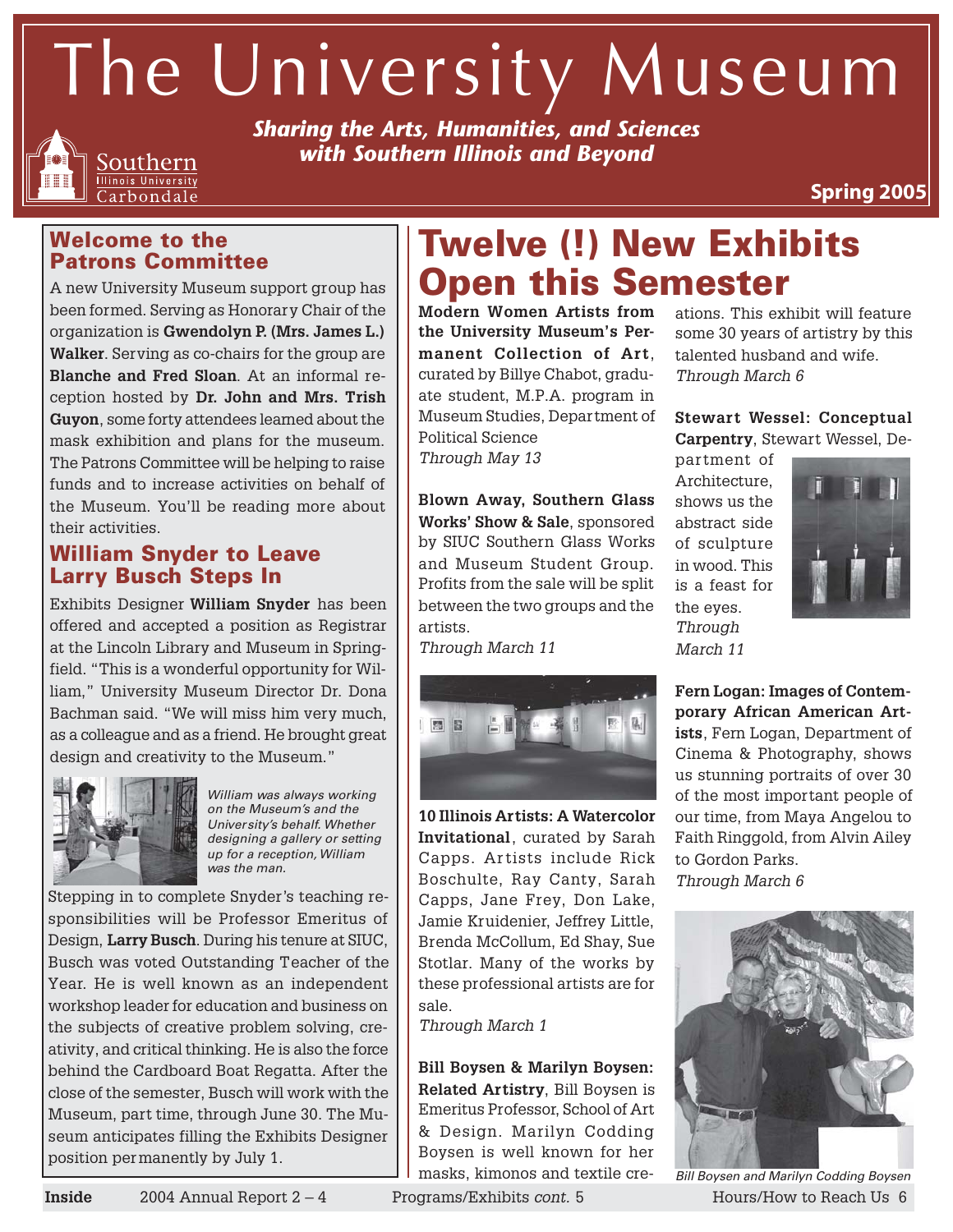## **The University Museum's 2004 Annual Report**

### **Director's Foreword**

Dear Friends,

It is with pleasure that I share with you the 2004 Annual Report from the University Museum, Southern Illinois University Carbondale.

All years are busy years at the University Museum, but 2004, our 130th Anniversary Year, was characterized by a discovery of direction and achievement.

The achievement is summarized in these pages, and you will be hearing more about our directions in the future. For now, let me briefly mention the formation of a new support group, the **Patrons Committee**. This new groups is initialing helping us with our upcoming blockbuster, "Behind the Masks: Art, Culture, History." **We look forward to their continuing support in the years to come, and the support of many individuals like those of you reading this newsletter!**

On a personal note, on February 6, 2004, Aldon Addington, a retired sculptor and design professor from the School of Art and Design, and I were married.

Finally, let me acknowledge my outstanding staff, many, many students, and community volunteers who made 2004 a memorable year. It has been a wonderful year, one to build on in 2005.



### **Applause**

"You should be proud of the Words, Wood & Wire Exhibit. I look forward to the Illinois Humanities Council meeting so I can tell them their money was well spent. Keep up the good work." **- Patti Simon**

**Delta Award from the Friends of Morris Library**, April 24, 2004 presented to the University Museum "in recognition of its commitment to bringing world culture to Southern Illinois while highlighting the talents and contributions of local artisans, as well as the history of the region."

"I want to take this opportunity to comment on the fossil activities and field study that was created for my fourth grade students. Bob DeHoet and the Museum Studies students incorporated many of the process skills that I expect my children to use when investigating nature and the environment. I cannot express the gratitude that I have [for their] facilitating the children's investigations and for providing the guidance and materials needed." **- Judy White, teacher, General John A. Logan School, Murphysboro**

University Museum celebrates 130 years



 $\overline{2}$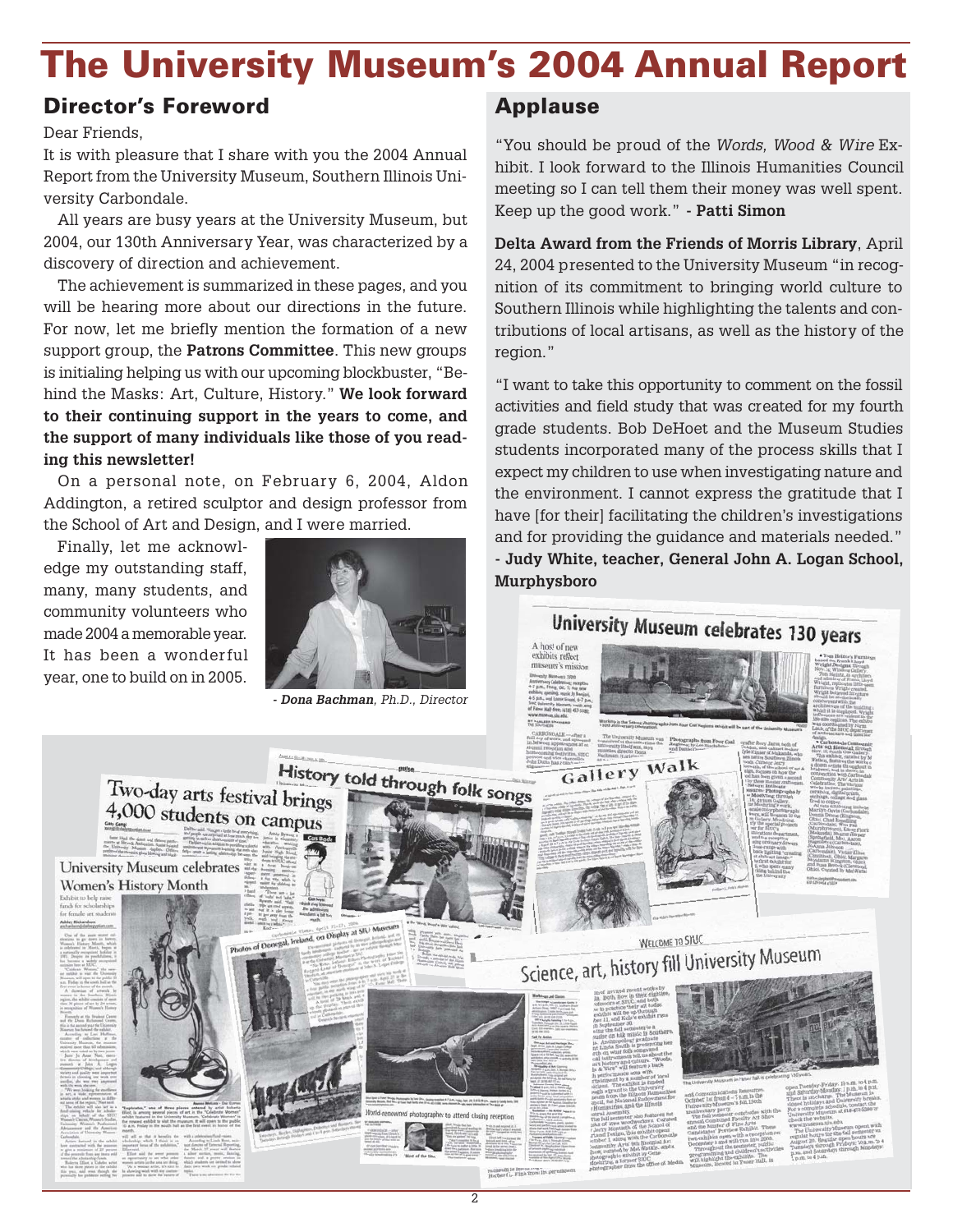#### **2004 Exhibits The University Museum's 2004 Annual Report 2004 Donations Staff Notes**

Exhibits in 2004 ranged from the nearby to the far reaches of the earth. Partnerships with the School of Art and Design, the Department of Cinema and Photography, the Illinois State Museum, and the Illinois Humanities Council helped make major exhibitions possible. The work of many individuals, likewise, made possible what a museum with a staff of four could not do on its own.

#### **Exhibits Bringing National/ International Art & History to Southern Illinois**

#### **Formal Continuity: Works by Al Loving**

**Once Upon a Frame**: Wildlife Photographs by Tom Ulrich

**Na Rosa**: Ethnophotography from the Rugged land of Donegal by Richard Deutsch

**The Others Among Us**: Portraits of Homeless People by Elsa Kula **The Potters of La Chamba, Colombia Treasures from the Permanent Collection of Art**, curated by William Snyder

**Working in Black Gold: Photographs from Four Coal Regions**: Photographs by Lee Buchsbaum

### **Science And Discovery**

**Nature: Intimate Exposures**, Photography by Gene Moehring **Audubon's The Birds of America**, on loan from the Illinois State Museum **Life Through Time**, permanent exhibit, relocated and enhanced in new Fraunfelter Gallery, featuring over 100 specimens

### **Bringing Southern Illinois to Our Public**

**Words, Wood & Wire**: The History of Southern Illinois as Told Through Folk Songs and Musical Instruments, curated by Linda Smith

**Women's Sampler of the Arts**, curated by Lori Huffman **W.P.A. Models, Miniatures, and Southern Illinois Pioneer Dioramas** restored by community volunteer Paul McRoy

**Working Out the Seams: The People of the Zeigler 11 Mine**. Lee Buchsbaum and Daniel Overturf **Combined Faculty Art Show**

**Dr. Kathleen Abbass**, Newport, Rhode Island, Saudi Arabian Jewelry, ca. 1970



**Claire D. Borkon**, Carbondale, medical equipment, WW II uniforms

**Dr. Arthur Casebeer**, Carbondale, 19th Century coat.

**Victor De Graff**, Cobden, 19th Century stoneware jugs.

**Charlotte Foote**, Carbondale, figurines from El Salvador

**Robert Frank**, Murphysboro, hay cutter **John D. Keim**, Du Quoin, early 20th Century osteopathic medical equipment (violet ray machines and body charts). **Joseph Konopka**, Glen Ridge, New Jersey, painting

**Dr. Laurence Kruckman**, **Imogene Waugh**, and **Michael Milligan**, Pennsylvania, Colombian pottery from the mid-1900s with photographic and ethnographic documentation

**Pearson Museum-SIU School of Medicine**, Springfield, doctor's two-person sleigh (ca. 1890) and life-size toy horse. **Imogene Reese**, Carbondale, Mid-20th Century artwork.

**Esther Leah Ritz**, Madison, Wisconsin, Australian Aboriginal painting by Bulu Bulun, 16th Century etching by Jacques Callot, and 20th Century sculpture by Milton Horn.

**Dr. Sidney Smith**, Carbondale, Misc. china and glass.

In addition to teaching classes in Museum Studies, all staff supervise student assistants, interns, and independent studies students, both undergraduate and graduate students.

**Director Dona Bachman** reviews Museum Administration, Genoways and Ireland, for the **Journal of the Illinois State Historical Society**, Autumn 2004 issue, teaches "Historical Sites Museum, Sites, Restorations and Archives," and "Museum Administration," writes museum newsletter and publicity, organizes **Media Workshop** for Southern Illinois Association of Museums (SIAM), makes numerous professional consultations and presentations, receives scholarship to attend **Museum Management Workshop** sponsored by the American Association of Museums.

**Curator Lorilee Huffman** presents many museum professional lectures and workshops across the state, teaches Introduction to Museology, runs the **Museum Store**, supervises the **Museum Archives**, curates three exhibits, writes grants as the museum's development officer, coordinates **Southern Illinois Association of Museums**' meetings.

**Educator Bob DeHoet** presents a laboratory session for the **Illinois Junior Science & Humanities Symposium**, coordinates the University's **Arts Education Festival**, teaches Museum Education and Museum Design, coordinates education programs that reach **4,500 school children**, designs publications for exhibits, redesigns **Fraunfelter Gallery**, works with adjunct curator **Harvey Hansen** on earth science educational programming.

**Exhibits Designer William Snyder** designs and installs 20 exhibits, creates **Art Hall**, is responsible for security for the museum and auditorium, and creates traveling exhibit of "Digging into the Past" with Michael Hernandez.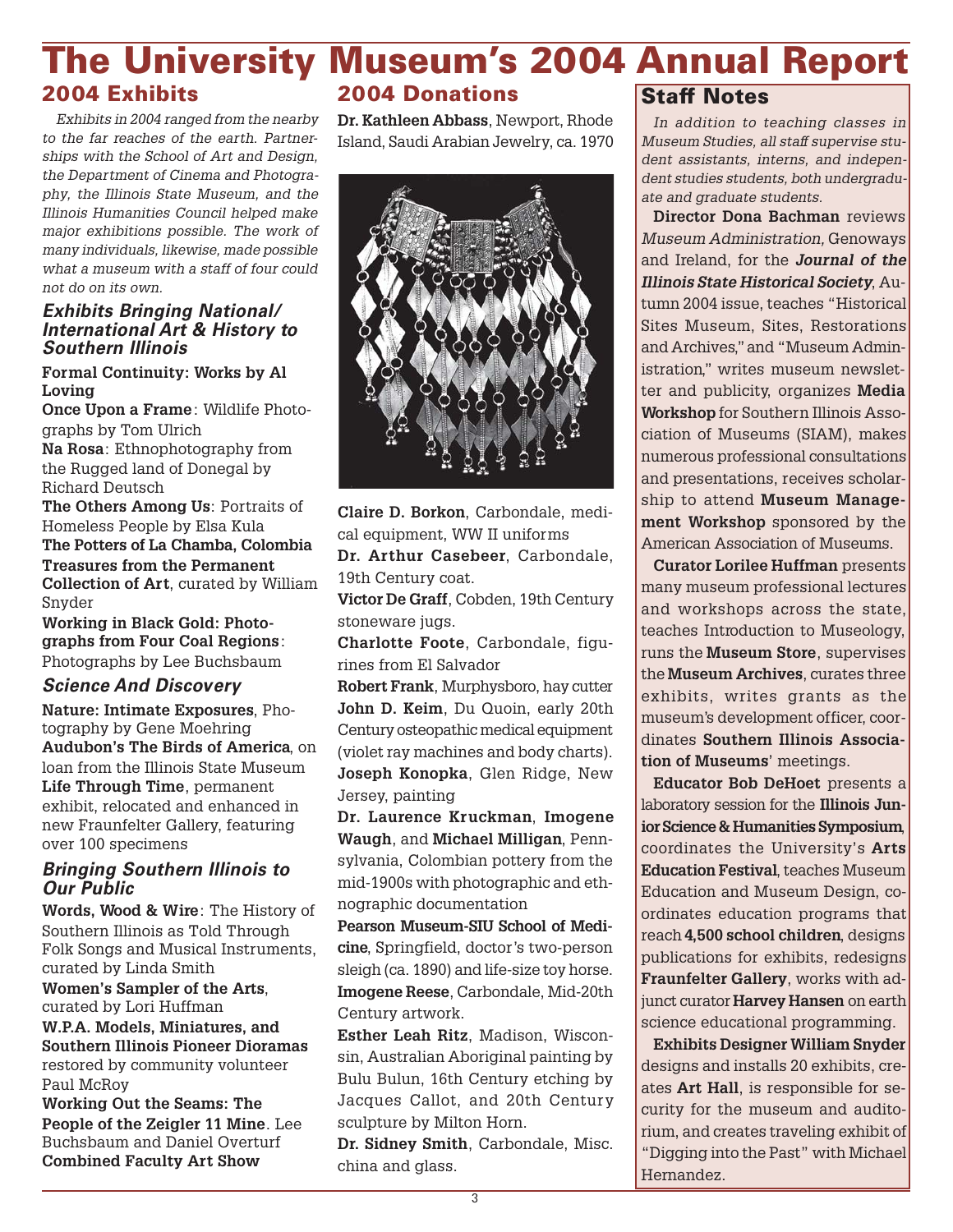#### and Vandalia, too.<br> **ADID YOU KNOW?** Let Us Hear From You! ○ ○ ○○○○○○○○○○○○○○○○○○○○○○○○○○○○○○○○○○○○○○○○○○○○○○○○○○○○○○○○○○○○○○○○○○○○ **1 1 1 1 100 127 127 13**<br> **13**<br> **14**<br> **14**<br> **14**<br> **14**<br> **14**<br> **14**<br> **14**<br> **14**<br> **14**<br> **14**<br> **14**<br> **14**<br> **14**<br> **14**<br> **14**<br> **15**<br> **15**<br> **15**<br> **15**<br> **15**<br> **15**<br> **15**<br> **15**<br> **15**<br> **15**<br> **15**<br> **15**<br> **15**<br> **15**<br> **15**<br> **15**<br> **15**<br> **15**<br> **15**<br> **15**<br> 13⊔:11 <sup>14</sup> **130 130 14 14 140 141 142 142 142 143** Highland **145 145 146 146** Golconda **146 148 15**<br>Bellmont **15** Mount Vernon **150 158 159 159 160 161 161 185 250 255 267 3 3 3 3 <sup>33</sup> <sup>33</sup> 34**  $\begin{bmatrix} 1 & 1 & 1 \end{bmatrix}$   $\begin{bmatrix} 1 & 1 & 1 \end{bmatrix}$  **50 37 45** McLeansboro **45 45 45 45 50 50 50 51** Moynds **51 51 67 24 55 57 57** Cobden **57 64 64 64 70 70** Vandalia Campbell<sup>e</sup>Hill<br>Royalton براج الطبیقی ال De Soto Herrin<br>Ioro Carterville Pittsburg Whittington Jonesboro Anna Makanda Little Gra **Cairo Resiclare** Zeigler Shawneetown **Herod** Ullin Venedy Vienna Johnston City Benton Carmi Du Quoin Fairfield  $F|_{\Omega}$ ra Mount Carmel Murphysboro West Frankfort Caho dwardsville Harrisburg Pounds Hollow Herrin Marion Belle Rive O'Fallon **Carbondale The University Museum's 2004 Annual Report From Anna to Zeigler,\* In Person, In Exhibits, In Programs... ... the University Museum is Involved Throughout Southern Illinois \*... not to mention Champaign, Danville, Effingham, Springfield,**

- Over 80 artists were featured in the museum's exhibits in 2004
- The Museum received over \$11,000 in grants from the Illinois Humanities Council, Wal-Mart, Carbondale Community Arts, American Association of Museums, SIUC Fine Arts Activity Fund, and from individuals
- The Museum is the largest encyclopedic museum within miles. The Permanent Collection holds: over 23,000 artifacts reflecting history, over 26,000 geological specimens, over 5,000 works of art
- Some 13,355 artifacts have been entered in the Museum's database program, Embark. Only 40,645 or so to go!
- Of the estimated 16,000 museums in the U.S., 750 are accredited by the American Association of Museums. The University Museum has been accredited since 1977. We are the only accredited Illinois museum south of Springfield.

**I want to help assure that University Museum continues to flourish and excel in 2005 and beyond.**

❒ I've enclosed a donation to assist the Museum. (Please make check payable to: SIU Foundation)

| We welcome your suggestions and comments. |
|-------------------------------------------|
| Please mail to:                           |
| Dona Bachman, Director                    |
| The University Museum - Mail Code 4508    |

The University Museum - Mail Code 4508 Southern Illinois University Carbondale Carbondale, Illinois 62901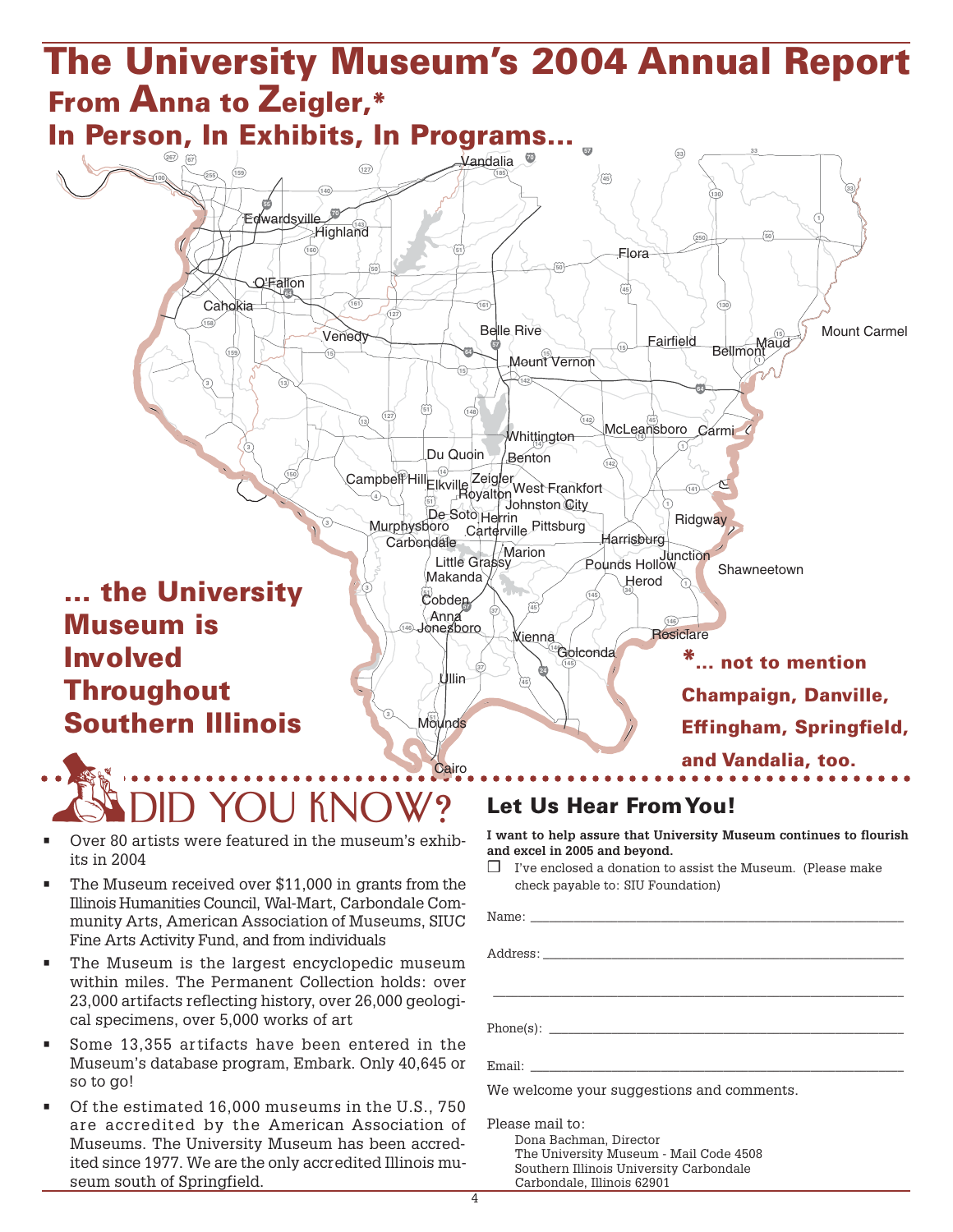## **Spring 2005 Programs**

### **Receptions and Lectures**

#### **Wednesday, March 9**

Noon-5:30 p.m., Tickets: \$10 (\$5 for students), 9th **Celebrate Women** Programs and Auction, sponsored by Women's Caucus, Women's Studies, Carbondale Branch AAUW, University Women Professional Advancement, and the University Museum.

#### **March 18 & 19**

Center for Archaeological Investigations' Annual Conference, **The Durable House**. For registration information, contact CAI at 618.453.5031

#### **Friday, April 1**

7-9 p.m., Dual Reception for **10th Annual Clay Cup** and **Joel Feldman Retrospective**



**A Conversation***, Joel Feldman*

### **Spring Cleaning Sale at the Museum Store**

April 1 - 10 15% Off (on top of 20% members' discount)

#### **Tuesday, April 5**

9:30 a.m.-3:00 p.m., **Workshop on Digitization for Cultural Heritage Institutions**, sponsored by the University Museum, University of Illinois Library, the Illinois State Library, and the Illinois Heritage Association through a grant from the Institute of Museum and Library Services. To register, contact Illinois Heritage Association: 217.359.5600 or plmxiha@prairienet.org

#### **Friday, April 15**

5:30-7:00 p.m., Reception for **Rickert-Ziebold Trust Winners**, sponsored by the School of Art & Design



#### **Coming this summer:**

**Behind the Masks: History, Art, Culture Patron Fred Sloan, curator Mike Hernandez, and patron Blanche Sloan hold three masks from the Museum's collection that will be featured in the exhibit.**

## **Graduate Assistants Make 2004/2005 Stellar Years**

**Michael Hernandez** organizes "Museum Mosaic," a summer field course in museology. This summer, June 16-30, he will take students to museums in New Orleans. For information: 618.453.7418 or mhernan@siu.edu. **Billye Preston** works on Arts Education Festival. **Nate Steinbrink** works on exhibits and organizes the Southern Glass Works Show. **Bill Price** works with museum studies students to clean works in Museum Sculpture Garden.

**Carla Smith** serves as webmaster and provides computer assistance. **Robert Rogers** assists with fiscal management. **Tina Hastings** assists with Archives Management and Receptions. **Linda Smith** researches, writes the grant, and curates Words, Wood and Wire. **Claire Reynolds** takes responsibility for museum galleries.

## **Twelve New Exhibits**

continued from page 1

**Joel Feldman: A Retrospective**. Feldman, Emeritus Professor, School of Art & Design, shows varied works in several media, from collage to photography, to print making, from a distinguished career in art. March 21–May 13

Reception: April 1, 7–9 p.m.

**Immigrant Soldiers, American Heroes: The Contribution of German Immigrants from Southern Illinois during the Civil War**, curated by Ryan Warner, graduate student, Department of History March 21–May 13 Reception/Program: April 9

**10th Clay Cup**, sponsored by the School of Art & Design. March 28–May 3 Reception: April 1, 7–9 p.m.

**Rickert-Ziebold Trust Winners**, sponsored by the School of Art & Design. This annual award recognizes the top graduating, senior art students. April 10–May 1 Reception: April 15, 5:30–7:00 p.m.

#### **Master of Fine Arts Candidates' Exhibits**

throughout the Spring Semester Scott Sinclair, Paintings: May 2–13 Other exhibitions to be announced

**Architecture Senior Student Finals Projects**, sponsored by the School of Architecture May 2–13